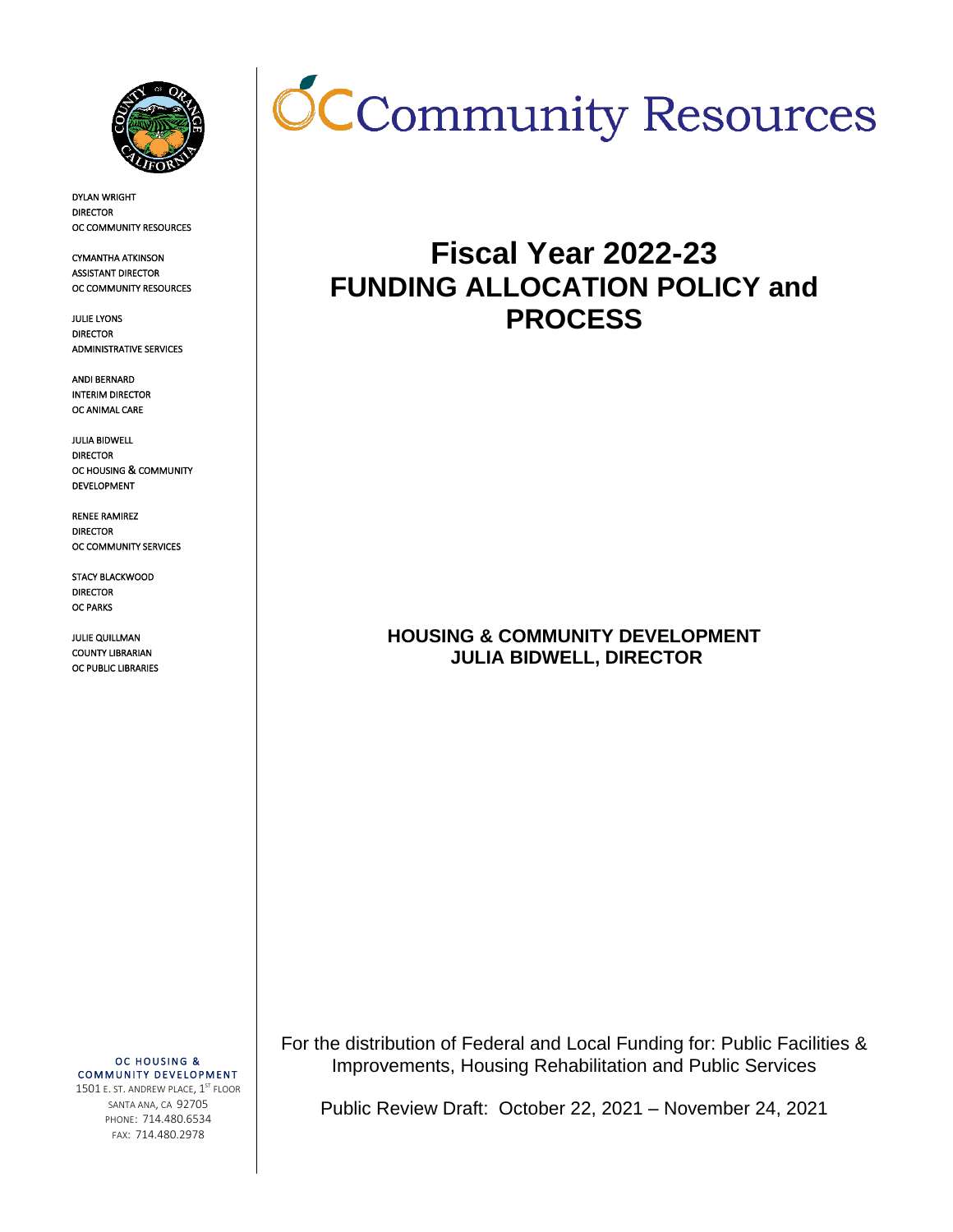# **TABLE OF CONTENTS**

| <b>Section</b>                                                      | Page |
|---------------------------------------------------------------------|------|
|                                                                     |      |
| I.                                                                  |      |
|                                                                     |      |
|                                                                     |      |
|                                                                     |      |
|                                                                     |      |
|                                                                     |      |
| Н.                                                                  |      |
|                                                                     |      |
|                                                                     |      |
|                                                                     |      |
|                                                                     |      |
|                                                                     |      |
|                                                                     |      |
|                                                                     |      |
|                                                                     |      |
|                                                                     |      |
| III.                                                                |      |
| <b>Tables</b>                                                       |      |
| Table 1 Fiscal Years 2020-24 Funding Allocations                    | 4    |
| Table 2 Estimated Funding Allocations proposed for FY 2022-23       | 5    |
| Table 3 FY 2020-24 Federal Funds Allocation for High Priority Needs | 8    |
| Table 4 Performance Outcome Measurement System                      | 13   |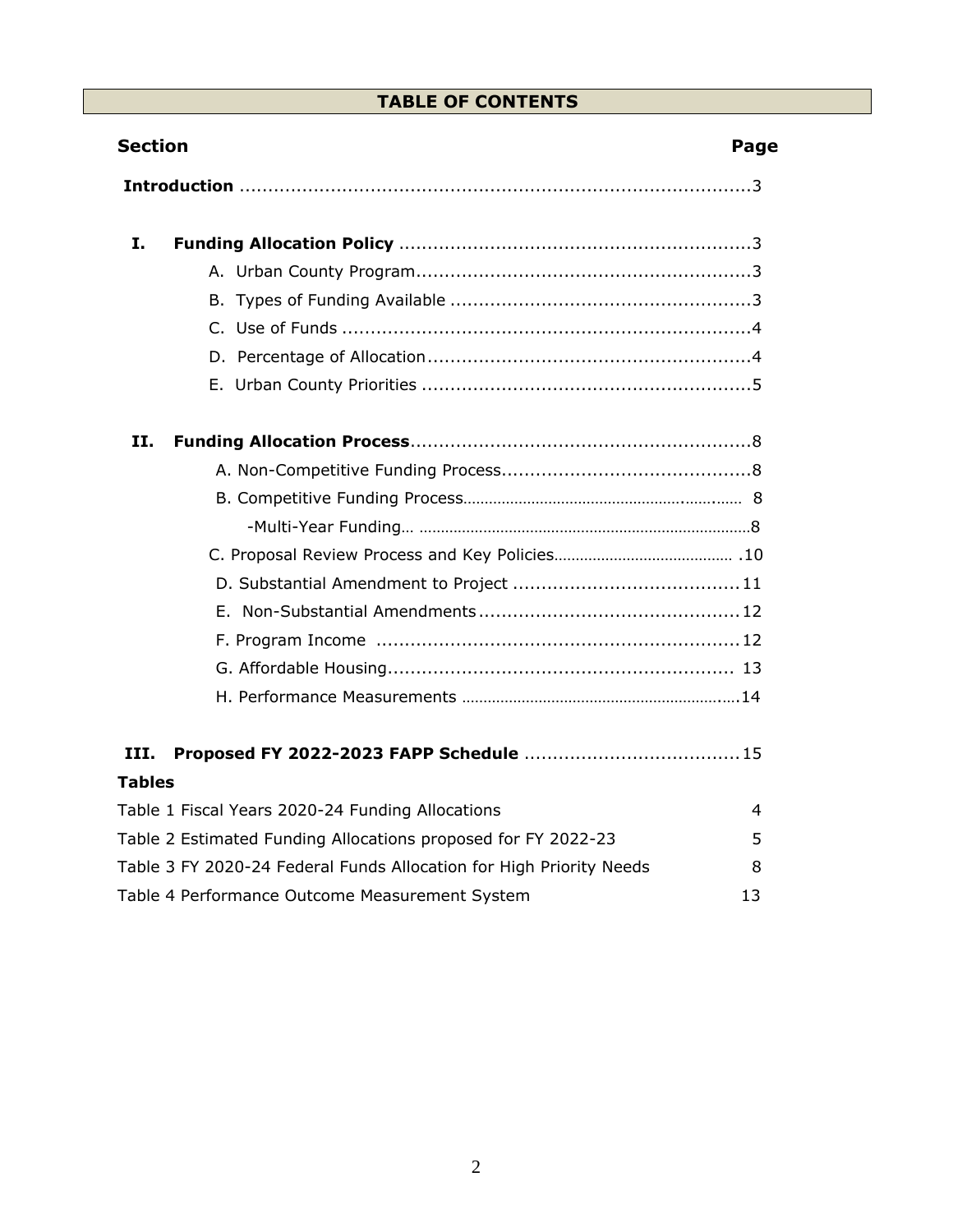# **Introduction**

Under Title I of the Housing and Community Development Act of 1974, as amended, Orange County meets the qualifications of an Urban County. Under Federal regulations, Urban Counties are eligible to receive and allocate Community Development Block Grant (CDBG), Home Investment Partnership Program (HOME), and Emergency Solutions Grant (ESG) funds. Housing & Community Development acts as the lead agency for administrating each program, under the direction of the U.S. Department of Housing and Urban Development (HUD).

The FY 2022-23 Funding Allocation Policy and Process (FAPP) is a planning document that marks the third year of the FY 2020-24 Consolidated Plan (ConPlan). The primary purpose of the FAPP is to utilize priorities listed in the ConPlan to address local housing and community development needs with Federal and local resources in preparing the Annual Action Plan (AAP). The Annual Action Plan (AAP) will be presented to Orange County Board of Supervisors at a Public Hearing on or about April 2022.

The FAPP also includes estimated funding goals for eligible housing, community development, and/or economic development activities; the process for distributing funding; funding priorities; funding exceptions; and overall requirements to be met when using Federal and local funds.

Congress passed the Coronavirus Aid, Relief, and Economic Security (CARES) Act and the President signed it on March 27, 2020 authorizing \$2.2 trillion in a variety of stimulus measures to prevent, prepare for, and respond to the COVID-19 pandemic. The County of Orange receives regular formula-based entitlement grants of Emergency Solutions Grant (ESG) and Community Development Block Grant (CDBG) funds through the United States Department of Housing and Urban Development (HUD) each year. As part of the CARES Act, HUD allocated to the County by regular formula, CDBG-CV1 and CDBG-CV3, ESG-CV1 and ESG-CV2 funding. The CDBG-CV1&3, ESG-CV1&2 funds allocated under the CARES Act may be used for a range of eligible activities that prepare for, prevent and recover from the COVID-19 pandemic.

In order to qualify for funding under the CDBG, HOME or ESG programs HUD uses 80 percent of the Area Median Income (AMI) to determine eligibility. Therefore, projects and activities must ensure that persons being served have incomes at or below 80 percent AMI.

In compliance with HUD regulations (CFR 91.105), Housing & Community Development provides a 30-day public review and comment period for the following documents: the FAPP, AAP, and any substantial amendments to the AAP.

# **I. Funding Allocation Policy**

# **A. Urban County Program**

The Orange County Urban County Program is comprised of the County unincorporated area, twelve (12) cities with populations under 50,000 (participating cities) and two (2) cities, Placentia and Yorba Linda, with populations over 50,000 (metropolitan cities). The twelve (12) participating cities include Brea, Cypress, Dana Point, Laguna Beach, Laguna Hills, Laguna Woods, La Palma, Los Alamitos, San Juan Capistrano, Seal Beach, Stanton, and Villa Park. These cities are not eligible to receive Community Planning and Development (CPD) program funds directly from the U.S. Department of Housing and Urban Development (HUD) and have opted to participate in the Urban County Program. The cities of Placentia and Yorba Linda, with populations of over 50,000, are eligible to participate as an entitlement jurisdiction and have elected to join with the Urban County Program as a metropolitan city.

#### **B. Types of Funding Available**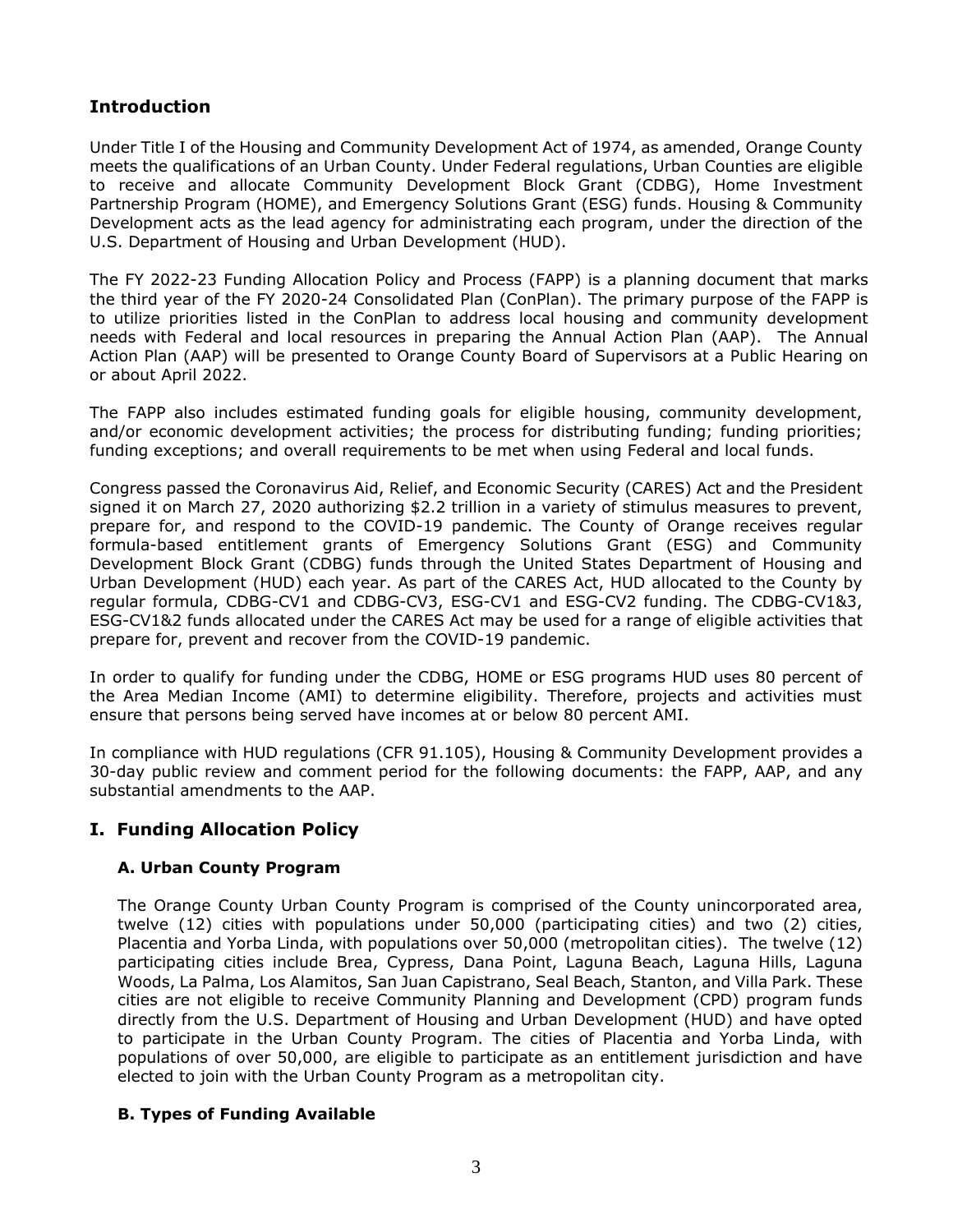The Urban County Program annually receives Federal and local funds to allocate to projects and activities that meet identified needs as stated in the ConPlan. The following types of funding are anticipated to be available during FY 2022-23:

#### Federal Funds

Community Development Block Grant (CDBG-14.218), Emergency Solutions Grant (ESG-14.231), Home Investment Partnerships Program (HOME-14.239) and program income generated from repayments or other funding accrued and collected from previously funded CDBG and HOME projects.

## State/Local Funds

Orange County Housing Authority Operating Reserves, Housing Successor Agency funding if available, Operating Reserves, State Funds and State ESG funding and or other state or local funds as may be available.

## **C. Use of Funds**

The Urban County Program allocates Federal, State and local funds to a variety of projects and activities including the development of housing (both permanent and rental), improvements to public facilities, acquisition of land, housing rehabilitation and public services. Table 1 (below) identifies those Federal and local funds allocated in years 1-5 of the FY 2020-24 Consolidated Plan.

|                                              | TABLE 1:     | $2020 - 24$<br>FY. | <b>FUNDING ALLOCATIONS</b> |            |            |                |
|----------------------------------------------|--------------|--------------------|----------------------------|------------|------------|----------------|
|                                              | FY 2020-21   | FY 2021-22         | FY 2022-23                 | FY 2023-24 | FY 2024-25 | <b>Funding</b> |
| <b>Federal Program Funds</b>                 | Year 1       | Year 2             | Year <sub>3</sub>          | Year 4     | Year 5     | <b>Totals</b>  |
| <b>CDBG</b>                                  | \$3,273,397  | \$3,515,527        |                            |            |            | \$10,304,451   |
| <b>HOME</b>                                  | \$1,038,528  | \$1,384,437        |                            |            |            | \$3,807,402    |
| <b>ESG</b>                                   | \$223,982    | \$224,136          |                            |            |            | \$672,254      |
| CDBG-CV1 & 3                                 | \$5,710,773  |                    |                            |            |            | \$5,710,773    |
| ESG-CV1 & 2                                  | \$5,764,931  |                    |                            |            |            | \$5,764,931    |
| <b>Subtotal Federal Funds</b>                | \$16,011,611 | \$5,124,100        | \$0                        | \$0        | \$0        | \$26,259,811   |
| <b>Reprogrammed /PI Federal Funds</b>        |              |                    |                            |            |            |                |
| <b>CDBG Program Income</b>                   | \$188,197    | \$160,510          |                            |            |            | \$348,707      |
| <b>CDBG Reprogrammed</b>                     | \$499,301    | \$168,600          |                            |            |            | \$837,901      |
| <b>ESG Reprogrammed</b>                      |              |                    |                            |            |            |                |
| HOME Program Income                          | \$1,089,565  | \$621,326          |                            |            |            | \$1,710,891    |
| <b>Subtotal Reprogrammed</b><br><b>Funds</b> | \$1,777,063  | \$950,436          | \$0                        | \$0        | \$0        | \$2,897,499    |
| <b>Total Federal Funding</b>                 | \$17,788,674 | \$6,074,536        | \$0                        | \$0        | \$0        | \$29,157,310   |
| <b>Other Funds</b>                           | \$100,000    | \$100,000          |                            |            |            | \$450,000      |
| 15U Housing Funds                            | \$50,000     | \$50,000           |                            |            |            |                |
| <b>Total Funds</b>                           | \$17,938,674 | \$6,224,536        | \$0                        | \$0        | \$0        | \$30,367,310   |

# **D. Percentage of Allocation**

Based on the needs identified in the FY 2020-24 ConPlan, Housing & Community Development is estimating the percentage of funds to allocate toward each proposed activity for the FY 2022-23 AAP. The percentages identified in Table 2 (below) were derived from 5-Year Needs Assessment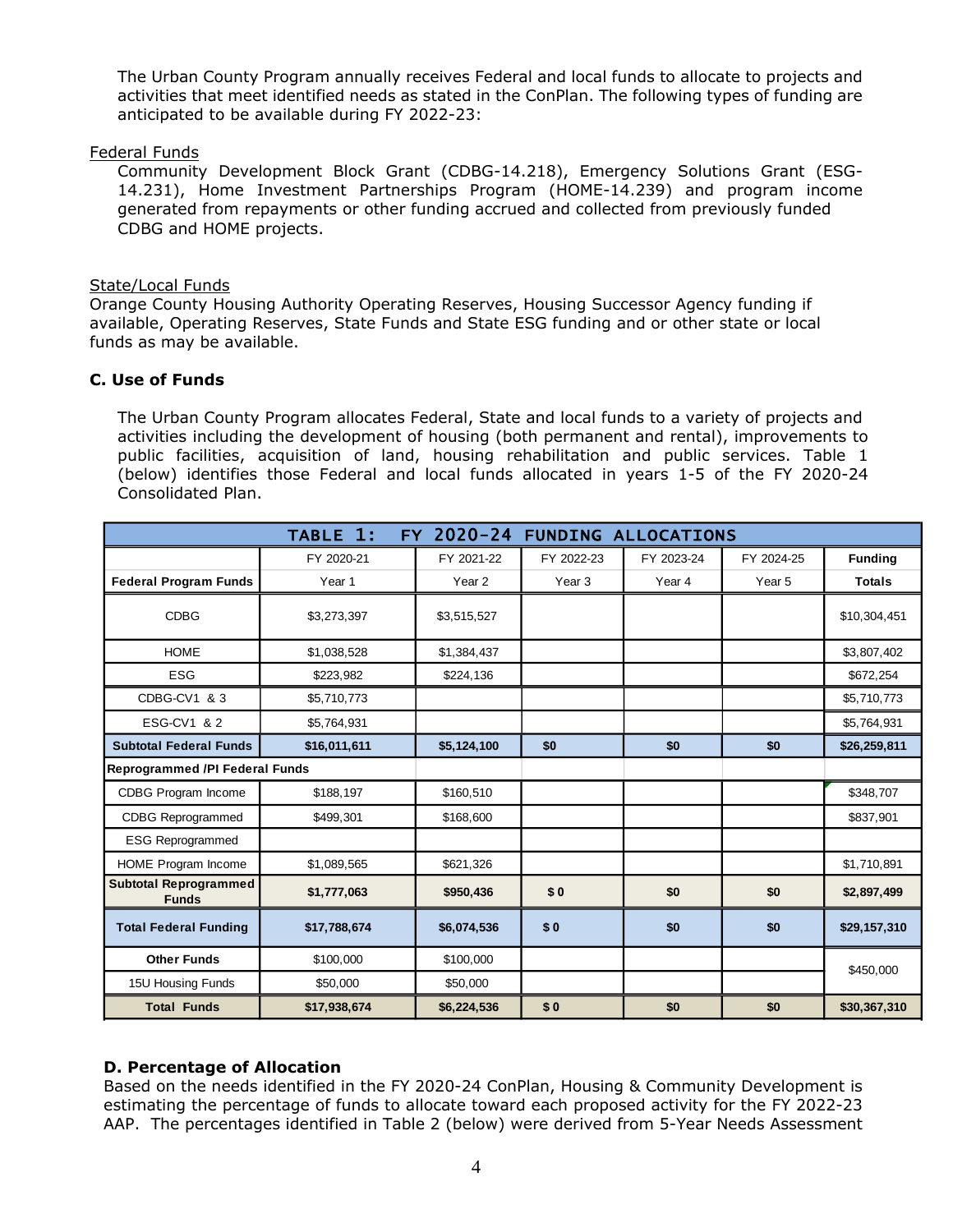based by priority needs identified in the ConPlan as follows (these figures are subject to adjustment based on available funding amounts:

| TABLE 2: ESTIMATED FUNDING ALLOCATIONS PROPOSED FOR FY 2022-23                                                                                          |             |  |  |
|---------------------------------------------------------------------------------------------------------------------------------------------------------|-------------|--|--|
|                                                                                                                                                         | % Range     |  |  |
| $\ast$<br>Affordable Housing<br>(Assumes all HOME funds including 15% Home<br>CHDO mandate and funding for both affordable<br>rental and homeownership) | 25%-35%     |  |  |
| Housing Rehabilitation (CDBG)                                                                                                                           | 15%-20%     |  |  |
| Public Facilities and Improvement (CDBG)                                                                                                                | $20% - 25%$ |  |  |
| <b>Public Services</b><br>(Includes Maximum CDBG limit of 15%, plus ESG,<br>and local funding, if available)                                            | 15%-20%     |  |  |
| <b>Percentage of Total Funding</b>                                                                                                                      | <b>100%</b> |  |  |
| Source: Housing & Community Development                                                                                                                 |             |  |  |
| Affordable Housing funding is distributed through a separate process.<br>∗                                                                              |             |  |  |

Because the FAPP is a forward planning document, the allocation percentages listed in Table 2 may differ from actual dollars expended based on the number of applications received and funded. The percentages may change also based on final allocations of funds from HUD and calculation of any recaptured or reprogramed funds available from the prior fiscal years. If demand for one activity is under subscribed and funds are available to allocate to another eligible activity, which is oversubscribed, Housing & Community Development may recommend to the Orange County Board of Supervisors that funding percentages change to meet local needs.

Based on funding levels, not all projects that score the minimum 70 points required for consideration for funding may be recommended for preliminary funding. Those projects may be placed on a Wait List and will be considered for funding in the future should additional recaptured or reprogrammed dollars become available. However, due to limited resources, Housing & Community Development may also recommend funding projects that were not funded to maximum capacity prior to funding projects on the Wait List.

To avoid funding cuts, the County may utilize reprogrammed funds in FY 2022-23 as funding is available and eligible.

# **E. Urban County Priorities**

Priorities for the Urban County Program are established during the development of the ConPlan. The FY 2020-24 ConPlan identified, within a five-year reporting period, Orange County's overall community development needs (i.e., Housing, Special Needs, and Housing and Community Developments Activities) for extremely low, low and moderate-income persons and households. Additionally, a major component of the ConPlan is the Strategic Plan that outlines Orange County's long-term goals and prioritizes its housing and non-housing needs. The Strategic Plan also presents a comprehensive approach to addressing homelessness through a Continuum of Care System (CoC).

To better understand local needs a comprehensive Housing and Community Development Needs Survey was distributed to residents living in participating jurisdictions in the Urban County Program by the following means: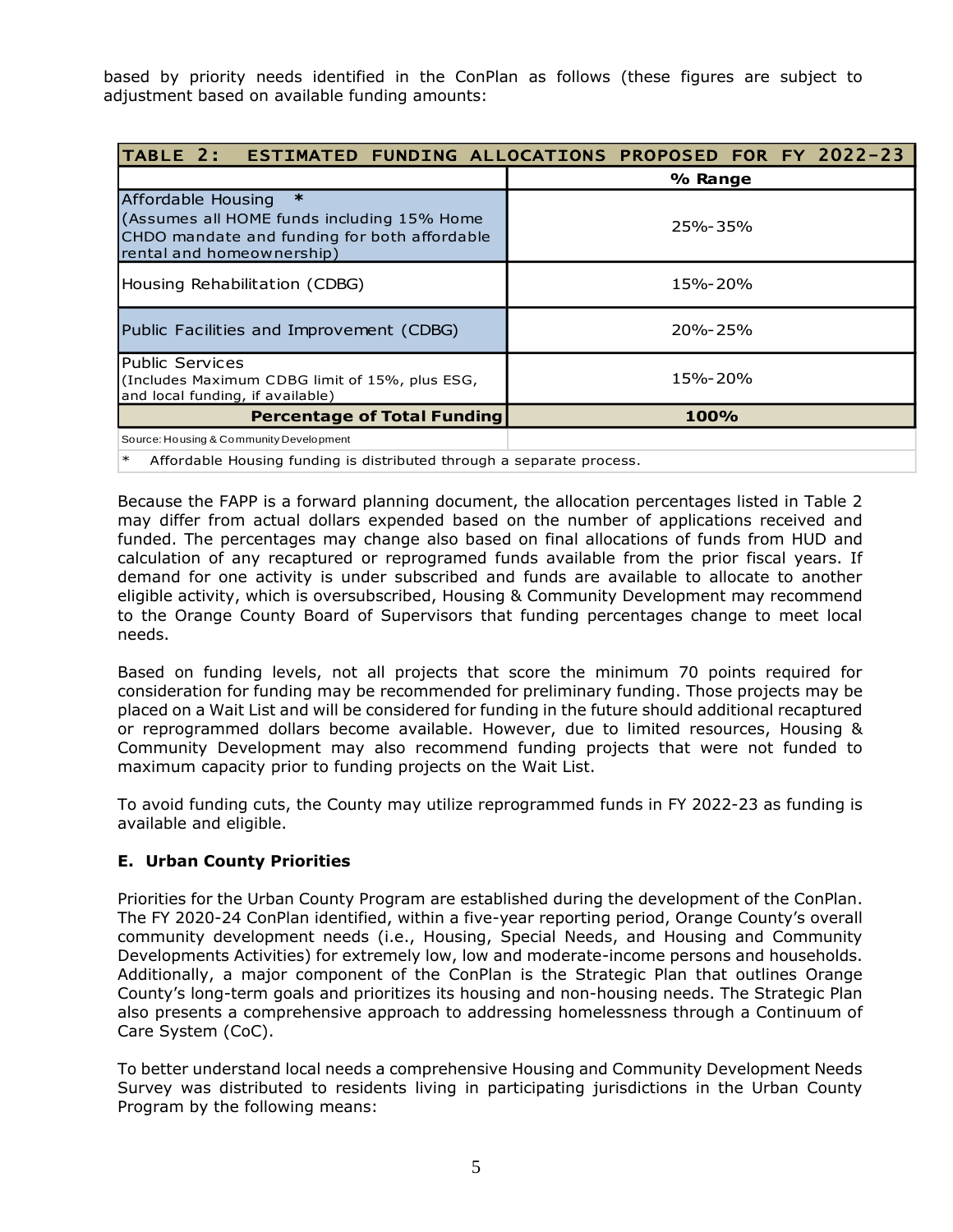- Made available on the Community Development website at: <https://cms.ocgov.com/gov/occr/occs/hcd/community/default.asp>
- Mailed to social service providers
- Distributed at community meetings for input.
- Made available on the County Website under OC Housing & Community Development for general public input.
- Annually each Organization is responsible to conduct public hearings (City Council, Board of Supervisors, Non-Profit Board Meetings, etc.) to gather public input on activities to fund.

In addition to resident surveys, interviews were also conducted with Non-Profit Service Providers to further understand local needs. The development of the FY 2020-24 ConPlan also include a survey process.

#### **Priority Ranking:**

Based on the comprehensive Housing and Community Development Needs Survey, priority ranking was assigned to each category of need as follows:

- ➢ **High Priority:** Activities to address this need are expected to be funded with CPD funds during the five-year period.
- ➢ **Low Priority:** If CPD funds are available, activities to address this need may be funded during the five-year period.
- ➢ **No Such Need:** The Urban County Program finds there is no need for such activities, or the need is already substantially addressed. The Urban County Program will not support applications for public assistance by other entities for activities where no such need has been identified.

For the purposes of allocating Federal and local resources overall priority will be given to projects that meet a "High" priority need.

- Senior Centers
- Homeless Facilities
- Neighborhood Facilities
- Water/Sewer Improvements
- Street Improvements
- Sidewalk Improvements

These priorities are subject to adjustment based on the development of the FY 2022-23 Action Plan.

#### **Additional Priorities:**

The following are examples of additional project and activity types that will be considered for funding although they did not appear on the Housing and Community Development Needs Assessment Survey.

- Homeless Services activities;
- Public Services projects filling the gap in the Homeless CoC which were not filled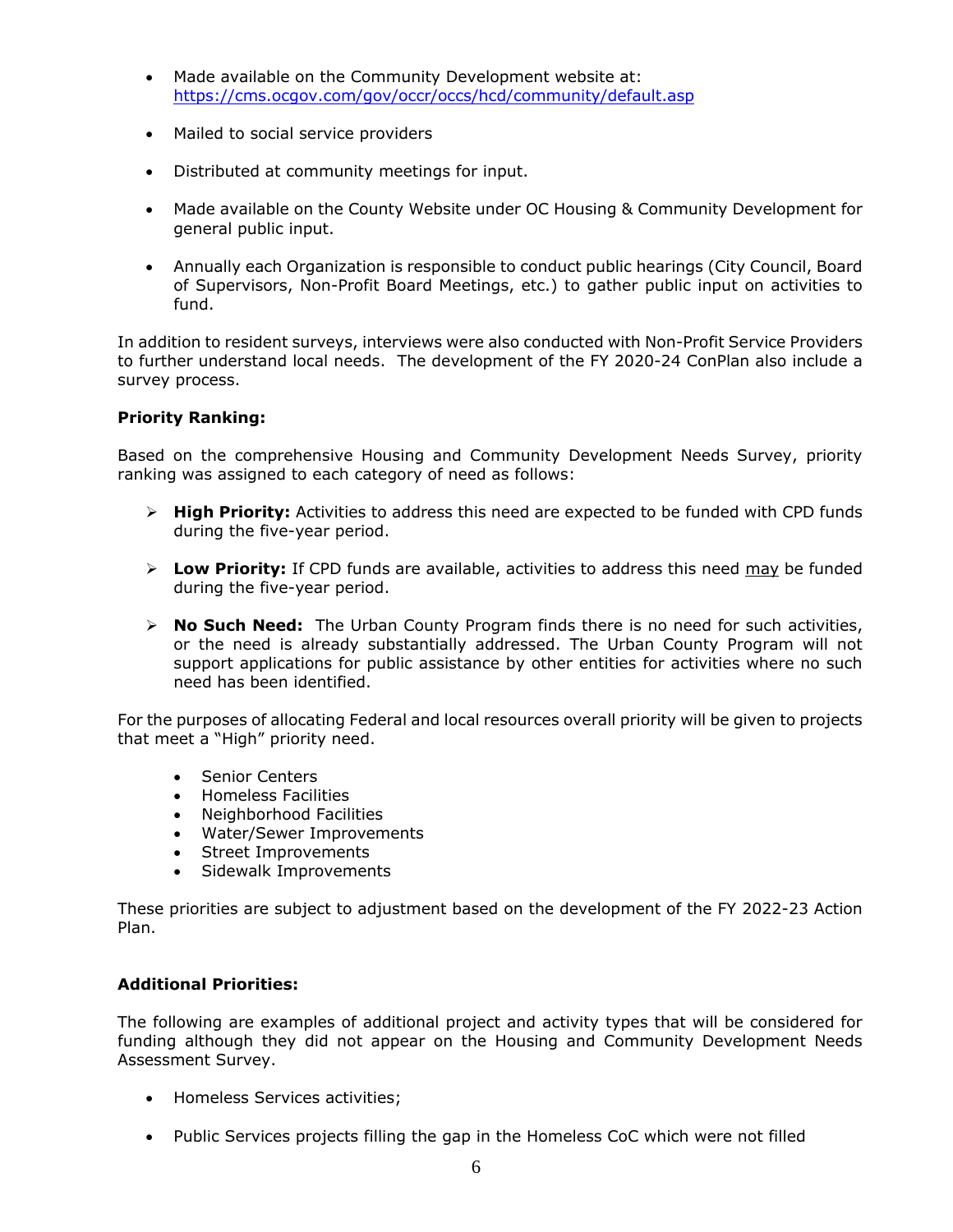by Continuum of Care Homeless Assistance funding;

- Projects that fulfill federal Regulations or assist in achieving compliance with Federal law (e.g. Non-Compliance with ADA);
- Urgent Need.

# **Projects Considered Non-Priority projects:**

The following is a list of projects and activity types that will not be given consideration for funding, as they are not a priority need.

- Projects that contain eligible activities not identified on the priority charts;
- Projects seeking funding for planning costs;
- Projects seeking funds for lead-based paint activity costs. These costs may be paid either through available rehabilitation funds or through funds received from other funding sources such as the Healthy-Homes, Lead-Based Paint Hazard Control Program.
- Improvements to streets/alleyways located outside of income-qualified census tracts.
- Projects involving the construction and installation of street signs.
- ADA improvements to buildings or portions thereof, which are used for the general conduct of government, that do not comply with 24 CFR570.200 (b) (1) and do not meet one of the three National Objectives of the CDBG Program.

# **Exemptions from the Funding Allocation Process:**

In addition to priority and non-priority ranked projects, the Urban County Program also undertakes certain activities that are exempt from the competitive process:

- Administration The Urban County Program utilizes a percentage of Housing & Community Development & allocations to administer the CDBG, ESG and HOME programs.
- Orange County's obligations to a specific community center within the unincorporated area.
- Orange County's Emergency Shelter Program, and other low-threshold emergency shelters located in participating cities to receive remaining CDBG Public Services funds (capped at 15% of total CDBG allocation, plus receipted Program Income) and ESG funds.
- Fair Housing and Equal Opportunity related activities as mandated by HUD.

# **Priority Activities**

Table 3 shows the funds for the FY 2020-24 Consolidated Plan period, the funds actually allocated in each Fiscal Year, and the difference (funds needed).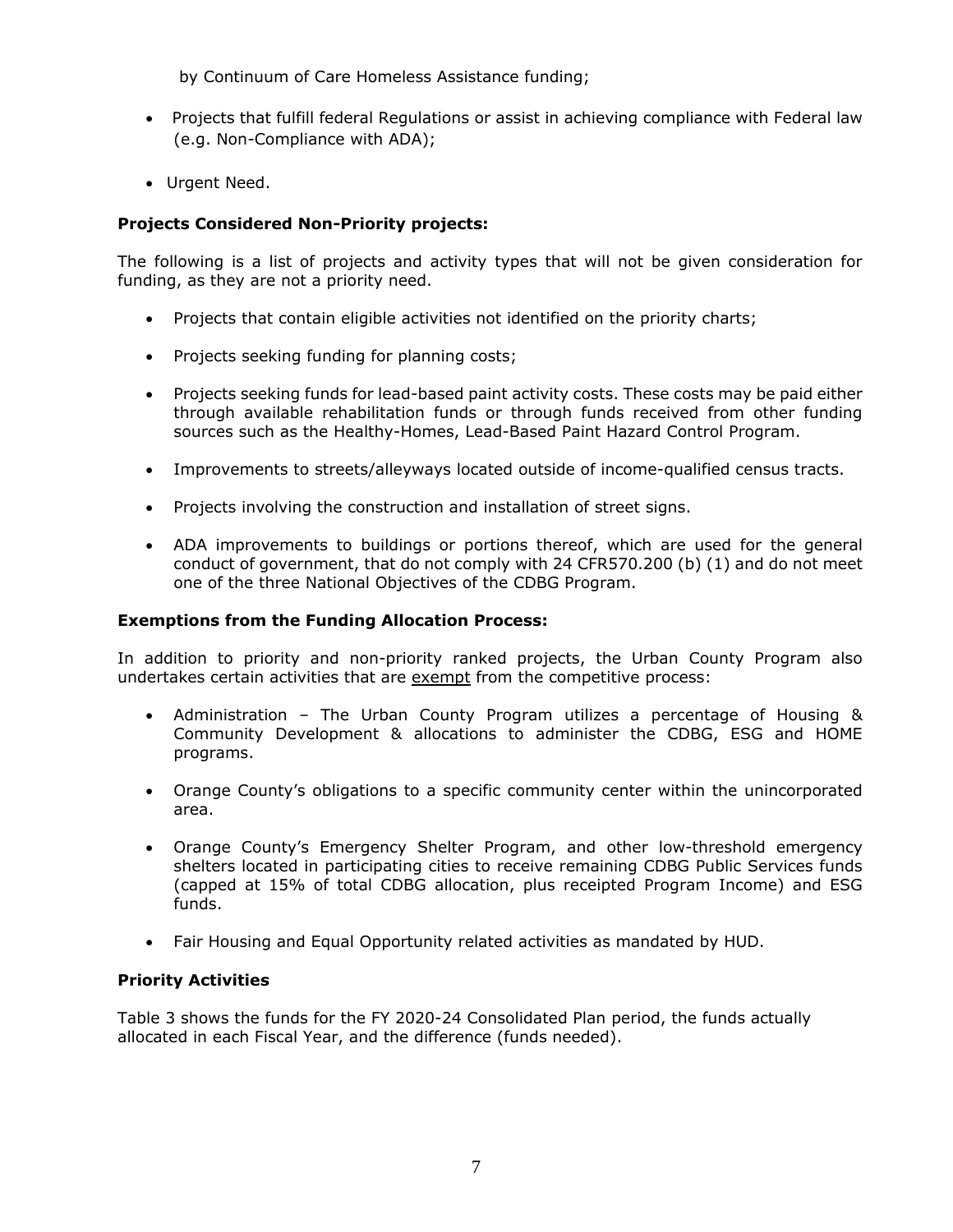| TABLE 3: FY 2020-24 FEDERAL FUNDS ALLOCATION FOR HIGH PRIORITY NEEDS |                                                 |              |             |             |            |            |            |
|----------------------------------------------------------------------|-------------------------------------------------|--------------|-------------|-------------|------------|------------|------------|
| Activities                                                           | 5 Year Plan<br><b>Funds Needed</b><br>Needs and |              | FY 2020-21  | FY 2021-22  | FY 2022-23 | FY 2023-24 | FY 2024-25 |
| Priorities                                                           |                                                 | Year 1       | Year 2      | Year 3      | Year 4     | Year 5     |            |
| <b>CDBG</b>                                                          | \$16,366,985                                    | \$9,578,061  | \$3,273,397 | \$3,515,527 |            |            |            |
| <b>HOME</b>                                                          | \$5,192,640                                     | \$2,769,675  | \$1,038,528 | \$1,384,437 |            |            |            |
| <b>ESG</b>                                                           | \$1,119,910                                     | \$671,792    | \$223,982   | \$224,136   |            |            |            |
| <b>Totals</b>                                                        | \$22,679,535                                    | \$13,019,528 | \$4,535,907 | \$5,124,100 | \$0        | \$0        | \$0        |

## **II. Funding Allocation Process**

## **A. Non-competitive Funding Process:**

- Administration The Urban County Program utilizes a percentage of Housing & Community Development & allocations to administer the CDBG, ESG and HOME programs.
- Orange County's obligations to a specific community center within the unincorporated area.
- Orange County's Emergency Shelter Program, and other low-threshold emergency shelters located in participating cities to receive remaining CDBG Public Services funds (capped at 15% of total CDBG allocation, plus receipted Program Income) and ESG funds.
- Fair Housing and Equal Opportunity related activities as mandated by HUD.

# **B. Competitive Funding Process**

The Urban County Program utilizes a competitive Request for Proposal (RFP) process to distribute both Federal, State and local funds. The following activities are funded through this competitive process

- One-year RFP for Public Facilities & Improvement projects for FY 2022-23 anticipated to be released in December 2021.
- Three-year RFP for Housing Rehabilitation for FY 2020-21, 21-22, 22-23 was conducted in FY 2019-20.

#### ➢ **Evaluation Committee**

The Evaluation Committee is the evaluating body for all applications submitted in response to the Urban County Program's competitive RFP process. The Evaluation Committee is comprised of one evaluation committee for Public Facilities and Improvements and Housing Rehabilitation. The Committee may be comprised of H&CD Commission members, community representatives, County staff and other individuals knowledgeable about community development, community services, and housing activities.

#### ➢ **Multi-Year Funding Process**

#### **Public Services and Housing Rehabilitation**

For FY 2022-23, Housing & Community Development (HCD) is recommending that successful Public Services projects be funded for the third of a three-year funding cycle and Housing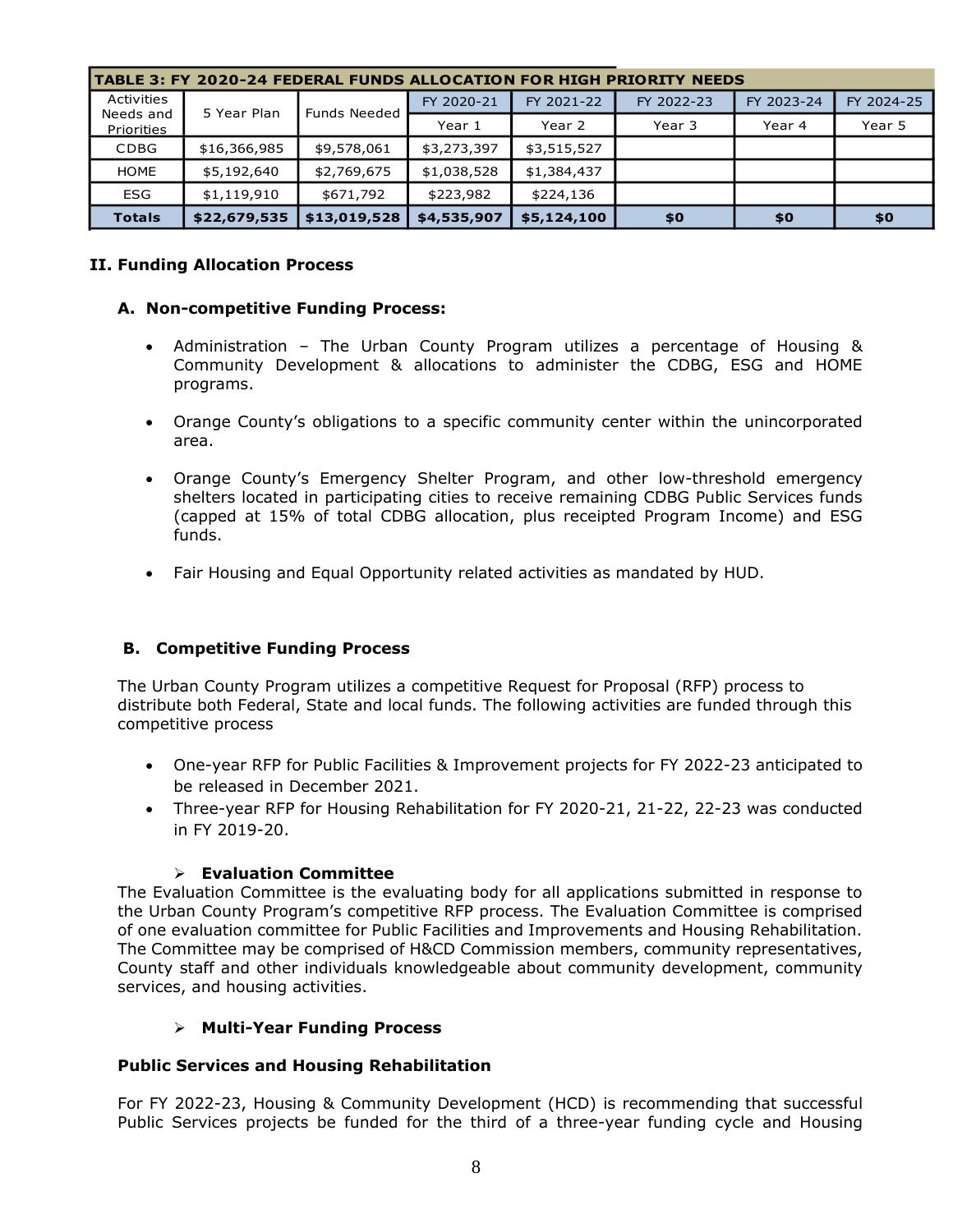Rehabilitation (HR) projects recommended to be funded for the third of a three-year funding cycle.

Projects that are recommended to receive funds as the result of the funding in Year 2 (FY 2021- 22) may receive funding Year 3 (FY 2022-23), provided the organization successfully meets the following criteria:

- ➢ Project remains in compliance with contractual milestones
	- All projects must expend 50% of their contractual funds and complete 50% of their contractual accomplishments by February 15, of the contract year; 70% by March 15, of the contract year; and 80% by April 15, of the contract year, unless there are extenuating circumstances.
	- All Public Service projects that serve homeless populations are required to participate in the County's Homeless Management Information System (HMIS). For information regarding HMIS please contact 2-1-1 OC at: (714) 288-4007, or HMIShelpdesk@211oc.org.
	- Exceptions to these requirements include; contracts that expend their funding later in the fiscal year (i.e., seasonal shelters), recommendation of the Evaluation Committee, exemption from Housing & Community Development Director, and delays due to HUD or Housing & Community Development administration of contracts.
	- Project continues to meet the priority status for which it was funded in Year 2.
	- All project accomplishments must be correctly reported quarterly on the Grantee Performance Report (GPR) and/or other documentation as described in current year contract.
	- Project must receive a successful assessment of performance and progress from Housing & Community Development staff, including but not limited to submission of the required insurance certifications and all environmental clearances will need to be completed and cleared prior to project start date.
	- Organizations that receive an unsuccessful assessment of performance will be reviewed and reevaluated by the evaluation committee for future funding consideration.

Projects meeting the February  $15<sup>th</sup>$  contract year milestone will be included in the current year draft Annual Action Plan; however, projects that fail to meet this deadline may be removed from the draft Annual Action Plan prior to its presentation to the Orange County Board of Supervisors at the public hearing.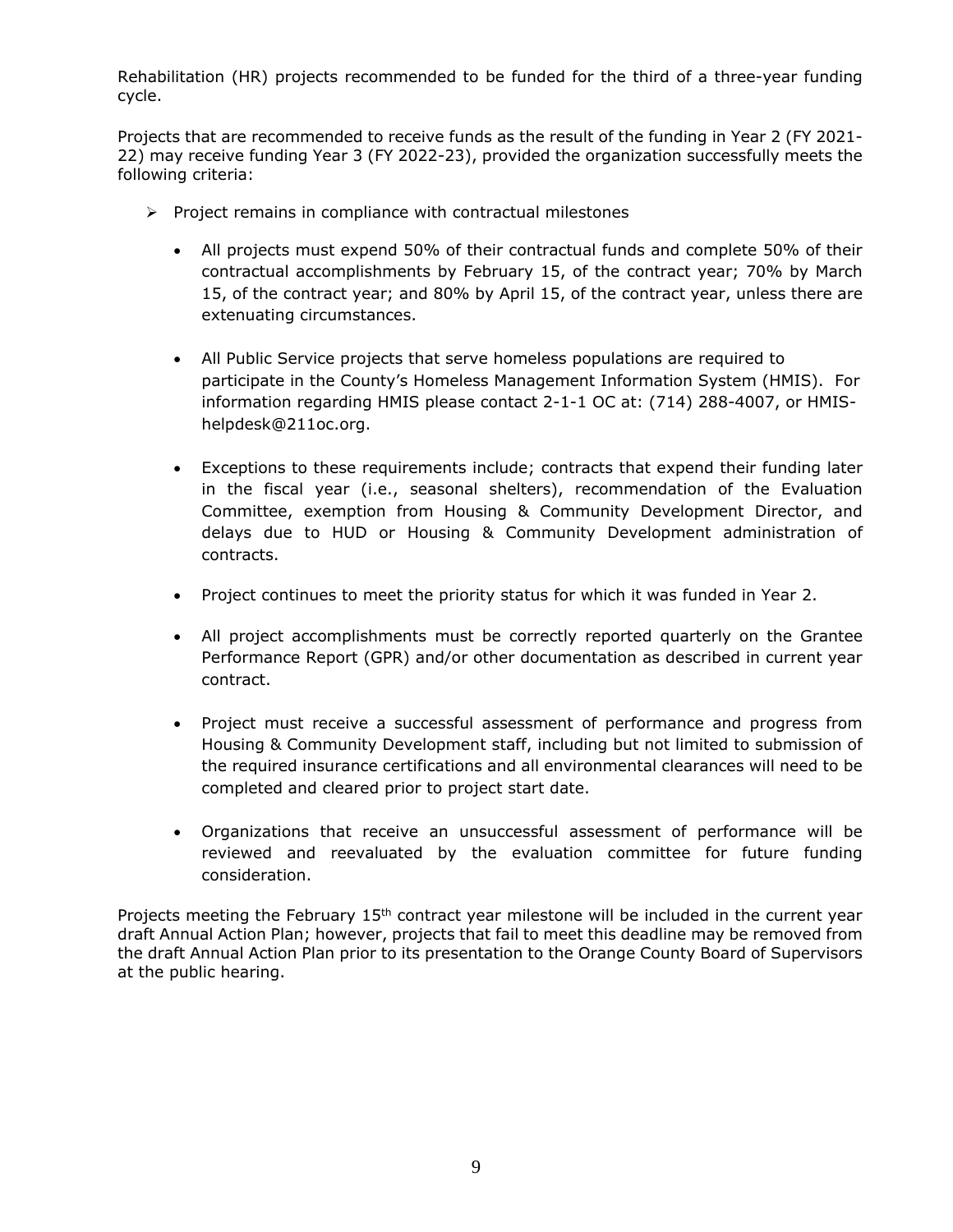# **C. Proposal Review Process and Key Policies**

In order to ensure integrity and reliability, the proposal review process is applied to each application on a consistent basis. In addition, maximum flexibility has been built into the proposal review process in order to ensure that Federal and local resources are available to assist the County in meeting its Community Development needs. Housing & Community Development staff may provide technical support to the Evaluation Committee's proposal review process.

# **1. Proposal Review Process**

All proposals will be reviewed utilizing the following six (6) steps:

- 1. Initial threshold review of all proposals submitted based on eligibility requirements established by HUD, will be conducted by Housing & Community Development staff.
- 2. After threshold review applications are forwarded to the Evaluation Committee for review, scoring, and ranking, consistent with the RFP guidelines.
- 3. Applicants deemed as unsuccessful by the Evaluation Committee are offered the opportunity to protest following the Contract Policy Manual for procurement.
- 4. After addressing any protests, Contract Development and Management (CDM) provides a list of proposals recommended for funding to Housing & Community Development staff.
- 5. Projects recommended for funding are compiled and presented to the public for comment in the draft Annual Action Plan and later to the Orange County Board of Supervisors for approval.
- 6. Projects are preliminarily awarded funding until final approval from HUD.

# **2. Key Policies**

**Renewal Applicants-** Those applicants having been under contract with Housing & Community Development within the past 3 years.

- Housing & Community Development staff shall review project performance from projects within the past 3 years.
- Renewal evaluations will focus on, but will not be limited to, subrecipient compliance with contractual obligations and meeting scheduled accomplishments as reported on the current year's Grantee Performance Report (GPR).

**Activity Specific Policies**- the following requirements apply to all Public Services, Housing Rehabilitation and Public Facilities and Improvements projects and activities.

- All projects and activities providing services to homeless individuals and/or families are required to be an active participant in the Homeless Management Information System (HMIS).
- \$200,000 maximum funding amount for Housing Rehabilitation; however, limit awards to no more than 35% of the total funds available for projects.
- \$350,000 maximum funding amount for Public Facilities and Improvements.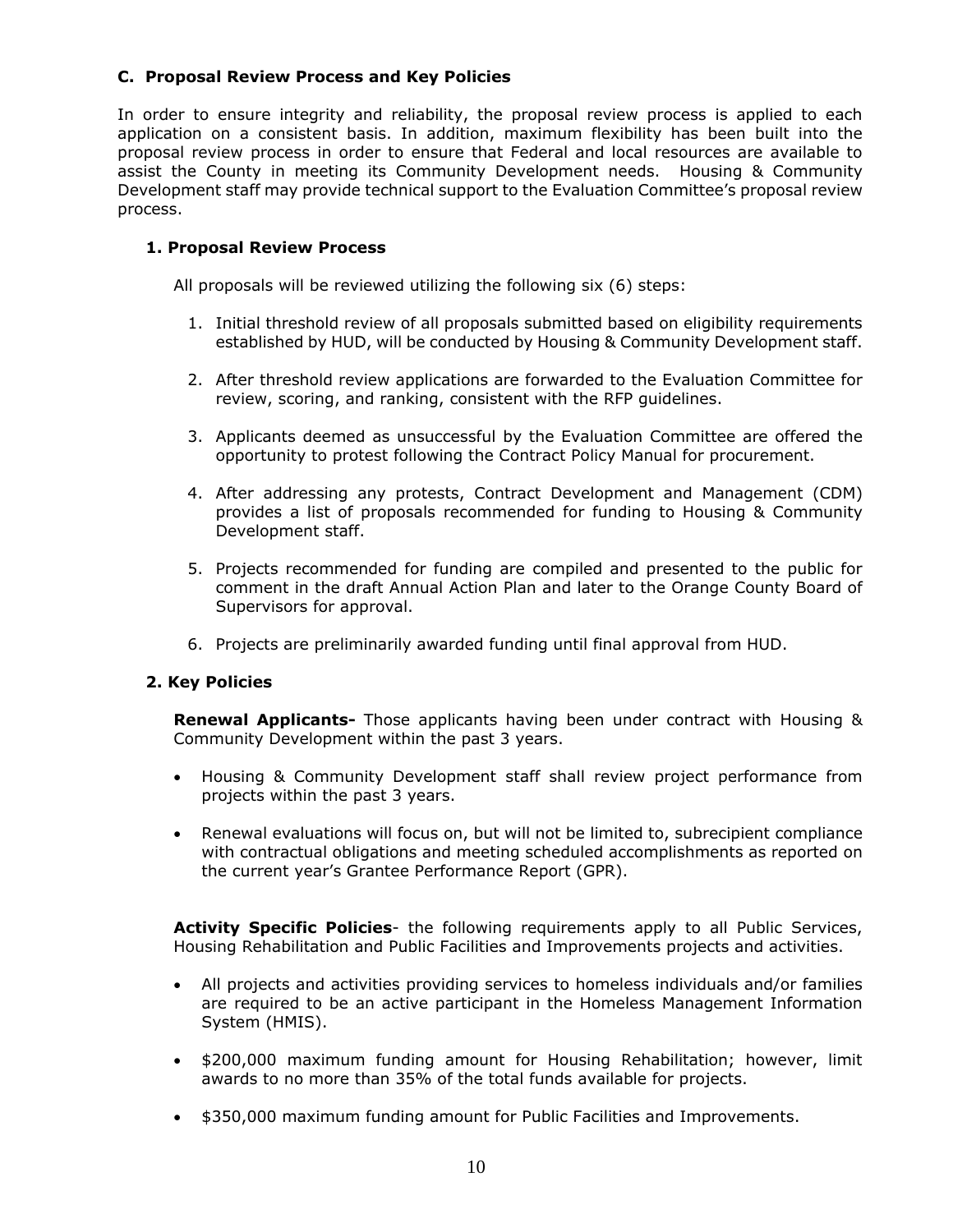# **Minimum Application Requirement**

- A minimum application grant amount (based on available funding) is established at \$15,000 per year for all activities.
- A Maximum of **one** PF&I application per City or jurisdiction will be accepted.
- Projects must meet a national objective as identified by HUD Regulations Criteria for National Objectives (24 CFR 570.208).
- Depending on funding source, the proposed activity must be eligible as defined by HUD.
- Regulations under Basic Eligible Activities (24 CFR 570.201)
- The population to be served or to benefit from the project must be primarily low to moderate-income as defined by HUD.
- If the applicant is a current or past recipient of assistance under a HUD McKinney Act program (i.e., Continuum of Care) or the HUD Single Family Property Disposition Program, there must be no project or construction delay, HUD finding, outstanding Annual Progress Report (APR), or outstanding audit that HUD deems serious regarding the administration of HUD McKinney Act programs or the HUD Single Family Property Disposition Program.
- Applicant must submit a copy of the organization's most recent audit (within the last two years) by an independent certified CPA and a description of corrective action taken for any findings identified by the auditor, both of which will be reviewed by the OC Community Resources Accounting Manager or designated staff.
- The applicant must be in compliance with applicable civil rights laws and Executive Orders. There must be no pending civil rights suits, outstanding findings, of noncompliance with civil rights statues, Executives Orders, or regulations, unresolved Secretary (Secretary of the U.S. Department of Housing and urban Development) Charge of discrimination issued under the Fair Housing Act, no adjudications of civil rights violations on a civil action or deferral of processing of applications from the applicant imposed by HUD.

#### **D. Substantial Amendments to Projects**

#### **1. Substantial Amendment**

From time-to–time, it may be necessary for the County to process a "substantial amendment" to the Five-Year Consolidated Plan or the One Year Annual Action Plans to allow for new CDBG, ESG, HOME or local-funded activities, modification of existing activities; or other CPD program administrative actions.

Any proposed amendment that is considered a "substantial amendment" is subject to the Citizen Participation process, requires formal action by the Board of Supervisors, and approval by HUD. A thirty (30) day public notice is published, unless HUD has a waiver in place, to provide the opportunity for the public to review and comment on the proposed substantial amendments. The County will consider all comments or views received from the public concerning proposed substantial amendments in accordance with 24 CFR 91.105 (c)(3). A summary of these comments and views, including comments or views not accepted (and the reason why) shall be attached to the substantial amendment.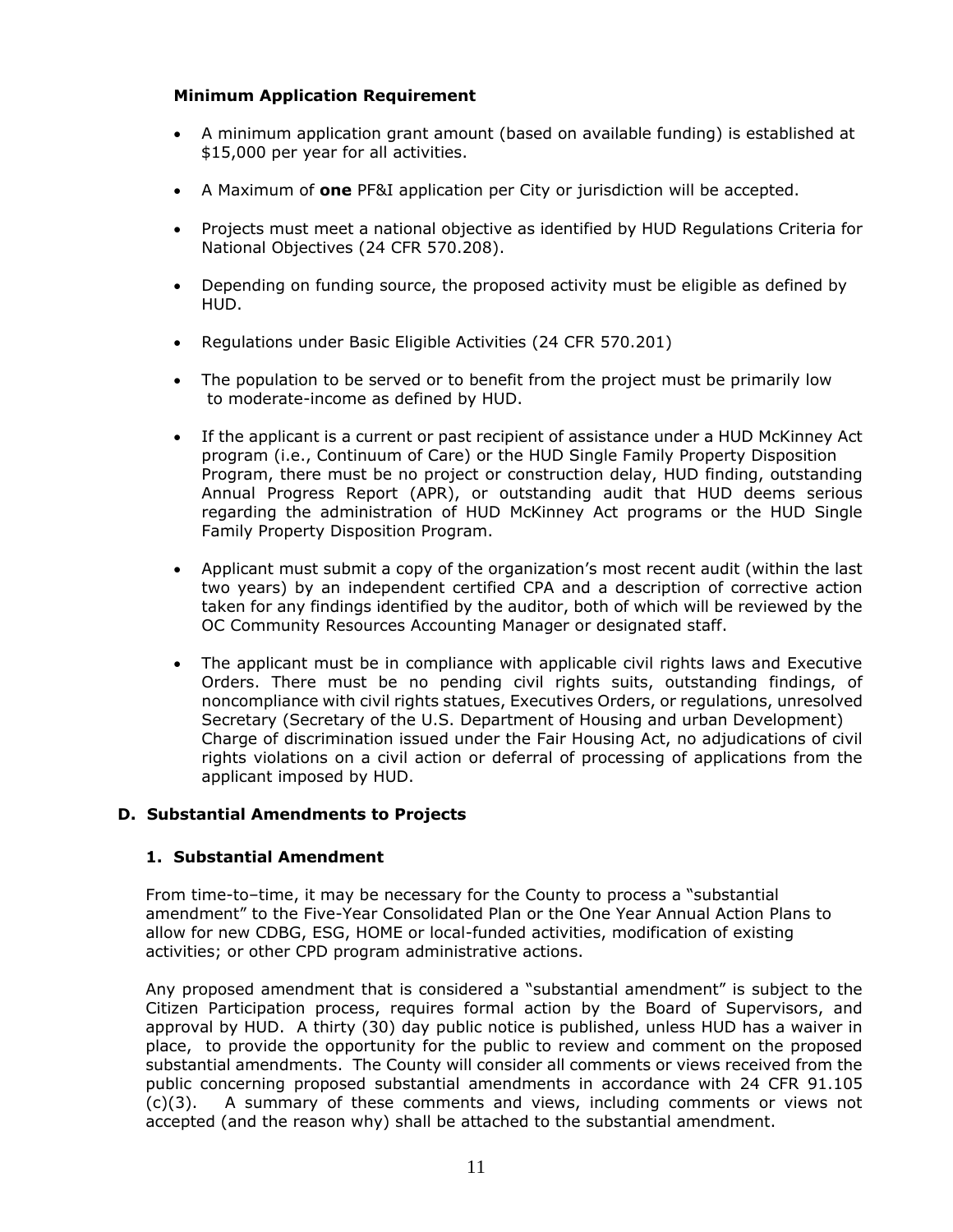The County of Orange is required by HUD [24 CFR 91.505 (b)] to identify the criteria to be used in determining if a proposed action will be considered a *Substantial Amendment.* The following criteria will be used by the County – if any one criterion applies, a substantial amendment will be required:

- 1. A new activity not previously listed and described in the Consolidated Plan/Annual Action Plan;
- 2. When a proposal is made to amend the description of an existing activity in such a way that the newly described purpose, scope, or beneficiaries differ significantly from the original activity's purpose, scope, or beneficiaries; or
- 3. An increase in the amount of Federal Community Planning Development and/or local funds allocated to an existing activity when the following apply:
	- a. An increase in funding for a public service activity in an amount greater than a 50% increase over the current funded amount.
	- b. An increase in the funding for public facility improvements/housing rehabilitation in an amount greater than a 50% increase over the current funded amount.

In an effort to efficiently utilize CDBG funds within the time frames required by HUD, the County will consider the reprogramming of unspent CDBG balances from completed and cancelled CDBG-funded activities to other eligible activities as a "Non-Substantial Amendment". In the event that any of these "administrative" reprogramming actions fall under the "substantial amendment" criteria, the proposed actions are subject to the Citizen Participation process, requires formal action by the Board of Supervisors, and subsequent approval by HUD.

# **E. Non-Substantial Amendments to Projects**

#### • **Non-Substantial Amendment**

- From time-to–time, it may be necessary for the County to process a "nonsubstantial amendment" to the One Year Annual Action Plan to allow for changes in CDBG, ESG, HOME or local-funded activities, six-month extension of contract end date, or other CPD program administrative actions.
- Any proposed amendment that is considered a "non-substantial amendment" that has an increase of funding between 11% and 50% of original contract amount, requires formal action by the Board of Supervisors.

The County will maintain and provide for public review a Reprogramming Action File that provides details for every reprogramming action (Substantial and Non-Substantial) taking place during the program year.

#### **F. Program Income**

Successful applicants will be required to comply with regulations set forth in 24 CFR 570.504, as well as all applicable State and Orange County regulations when reporting Program Income. Program Income is considered as funds generated by the successful applicant as a result of receiving Federal State and or local funds provided in a contract with Orange County.

All Program Income accrued shall be returned to Orange County on a quarterly basis prior to the successful applicant receiving any reimbursement from grant funds provided in their contract with Orange County.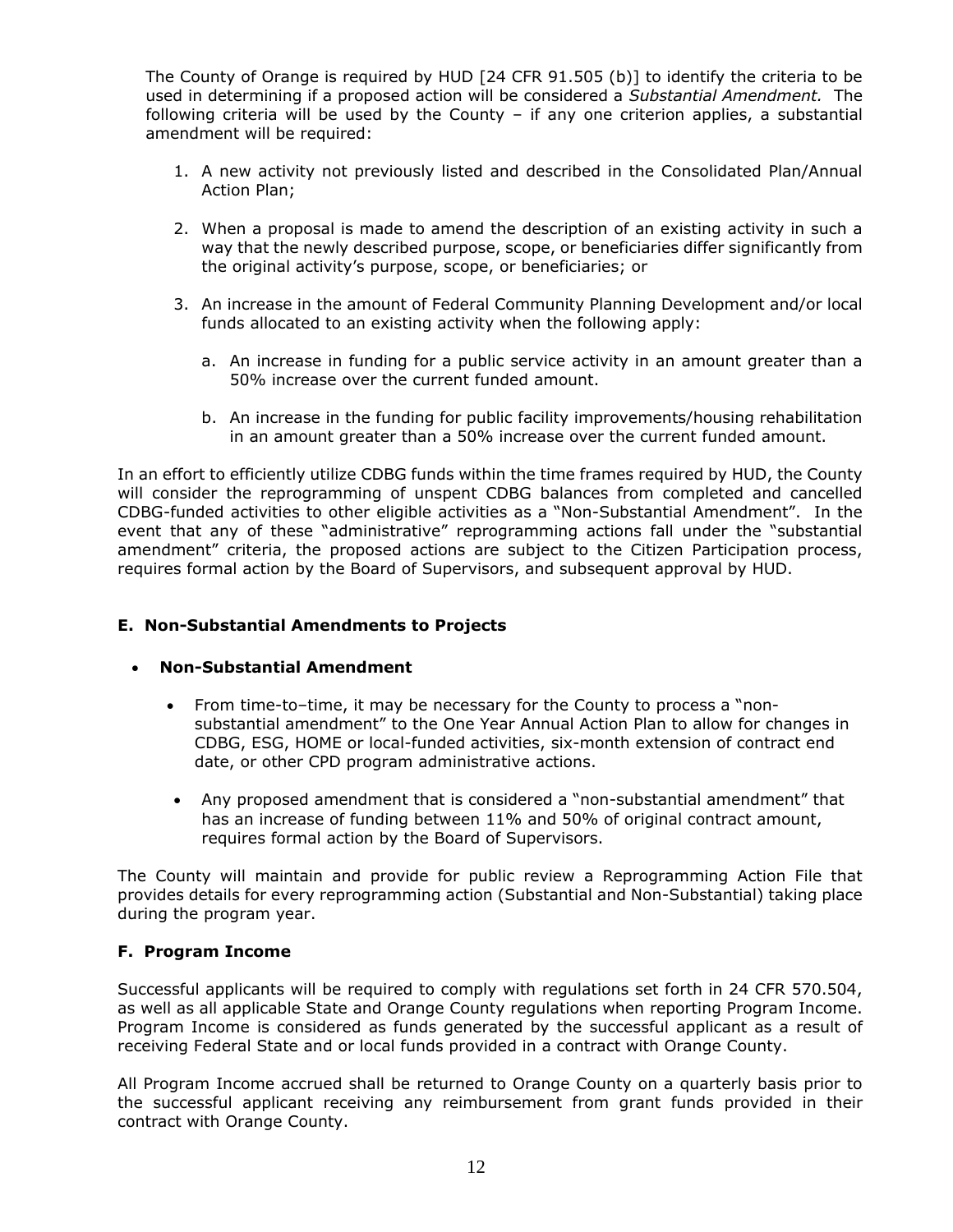# **G. Affordable Housing**

Activities associated with affordable housing such as new housing construction/acquisition project proposals, rental housing, single-family acquisition/rehabilitation, homeownership and tenant based rental assistance will be approved separately and presented to the Board of Supervisors. If the County selects to do homeownership activity, it will be pursuant to the current FY 2020-24 ConPlan recapture policy.

#### **H. Performance Measurements**

Consistent with Federal Guidelines as referenced in Federal Register Notice, Vol. 70, No. 111, dated June 10, 2005 and Federal Register Vol 71, No. 44 Notice; March 7, 2006 update, Housing & Community Development/ developed a performance measurement system that identifies standardized objectives and outcomes for proposed activities, that can be reported at a national level. March 7, 2006 HUD updated guidelines. The following chart provides a brief outline of Housing & Community Development performance measurement system as recommended by HUD.

# **Table 4: PERFORMANCE OUTCOME MEASUREMENT SYSTEM**

**Step 1: Assess Needs and Select Goals** 

**Step 2:** Select Objectives with Outcomes

## **Availability/Accessibility Affordability Sustainability**

#### Enhance Suitable Living Environment Through New/Improved Accessibility

Create Decent Housing with New/Improved Availability

Promote Economic **Opportunity** Through New/Improved Accessibility

Enhance Suitable Living Environment Through New/Improved Affordability

Create Decent Housing with New/Improved Affordability

Promote Economic **Opportunity** Through New/Improved Affordability

Enhance Suitable Living Environment Through New/Improved Sustainability

Create Decent Housing with New/Improved Sustainability

Promote Economic Opportunity Through New/Improved **Sustainability** 

# **Step 3: Design Programs and Choose Activities**

Housing Rehabilitation Rental Housing Production Community Facilities Public Safety Infrastructure Lead-based Paint Activities

HIV/AIDS Tenant-based Rental Assistance Economic Development Housing for Homeless Special Needs Housing Homeownership Assistance

Housing Counseling Public Services Code Enforcement Water/Sewer **Utilities** Transportation

**Step 4:** Complete the Consolidated Plan/Action Plan

**Step 5: Develop the Outcome Statement** 

Output (quantified) + Outcome + Activity (description) + Objective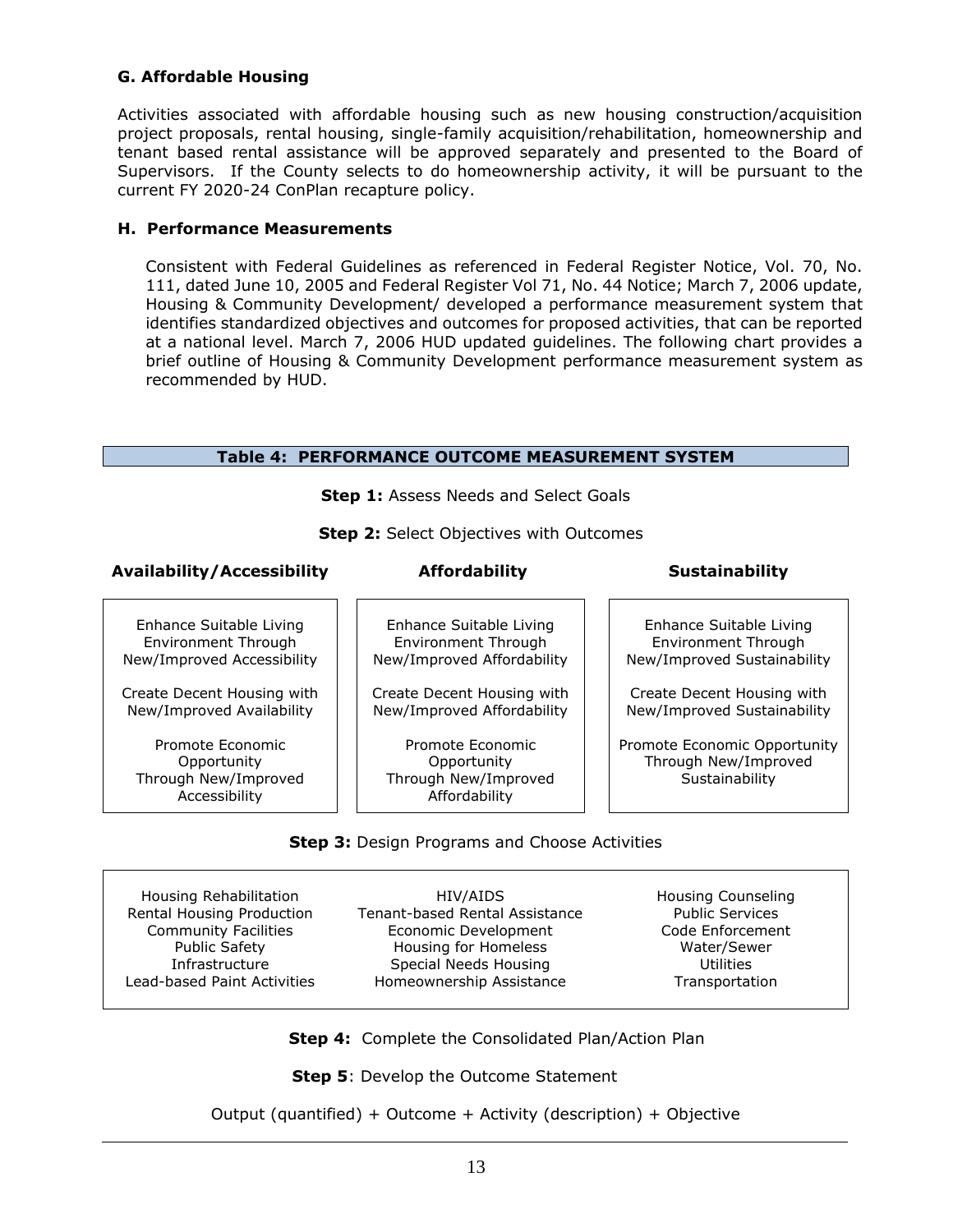Number of households assisted Number of new businesses assisted Number of jobs created/retained Number of units made 504-accessible Number of years of affordability guaranteed Number of jobs with health care benefits Number of units meeting Energy Star standards Number of persons stabilized Acres of brownfields remediated Amount of money leveraged Number of affordable units Number of housing units for HIV/AIDS Number of units for chronically homeless Number of units made lead safe

**Step 6**: Report (IDIS, CAPER)

For all projects report program requirements plus:

| Income levels of persons, or households (30%, 50%, 60%, or 80% of area median income) |                                              |
|---------------------------------------------------------------------------------------|----------------------------------------------|
| Number of persons, households, units                                                  | Number of communities/neighborhoods assisted |
| Current racial/ethnic and disability categories                                       | Leveraging or Match                          |
| $\sim$                                                                                |                                              |

Source: Federal Register/Vol. 70, No. 111/Friday, June 10, 2005/Notices; March 7, 2006 update

## **Performance Objectives**

No. 1 - Suitable Living Environment: In general, this objective relates to activities that are designed to benefit communities, families, or individuals by addressing issues in their living environment.

No. 2 - Decent Affordable Housing: The activities that typically would be found under this objective are designed to cover the wide range of housing possible under HOME, CDBG, HOPWA or ESG. This objective focuses on housing programs where the purpose for the project is to meet the individual family or community needs and not programs where the housing is an element of a larger effort.

No. 3 - Creating Economic Opportunities: This objective applies to the types of activities related to economic development, commercial revitalization, or job creation.

#### **Performance Outcomes**

No. 1 - Availability/Accessibility: This outcome category applies to activities that make services, infrastructure, housing, or shelter available or accessible to low and moderateincome people, including persons with disabilities. In this category, accessibility does not refer only to physical barriers, but also to making the affordable basics of daily living available and accessible to low- and moderate-income people.

No. 2 - Affordability: This outcome category applies to activities that provide affordability in a variety of ways in the lives of low-and moderate-income people. It can include the creation or maintenance of affordable housing, basic infrastructure hook-ups, or services such as transportation or day care.

No. 3 - Sustainability (Promoting Livable or Viable Communities): This outcome applies to projects where the activity or activities are aimed at improving communities or neighborhoods, helping to make them livable or viable by providing benefit to persons of low- and moderate-income or by removing or eliminating slums or blighted areas through multiple activities or services that sustain communities or neighborhoods.